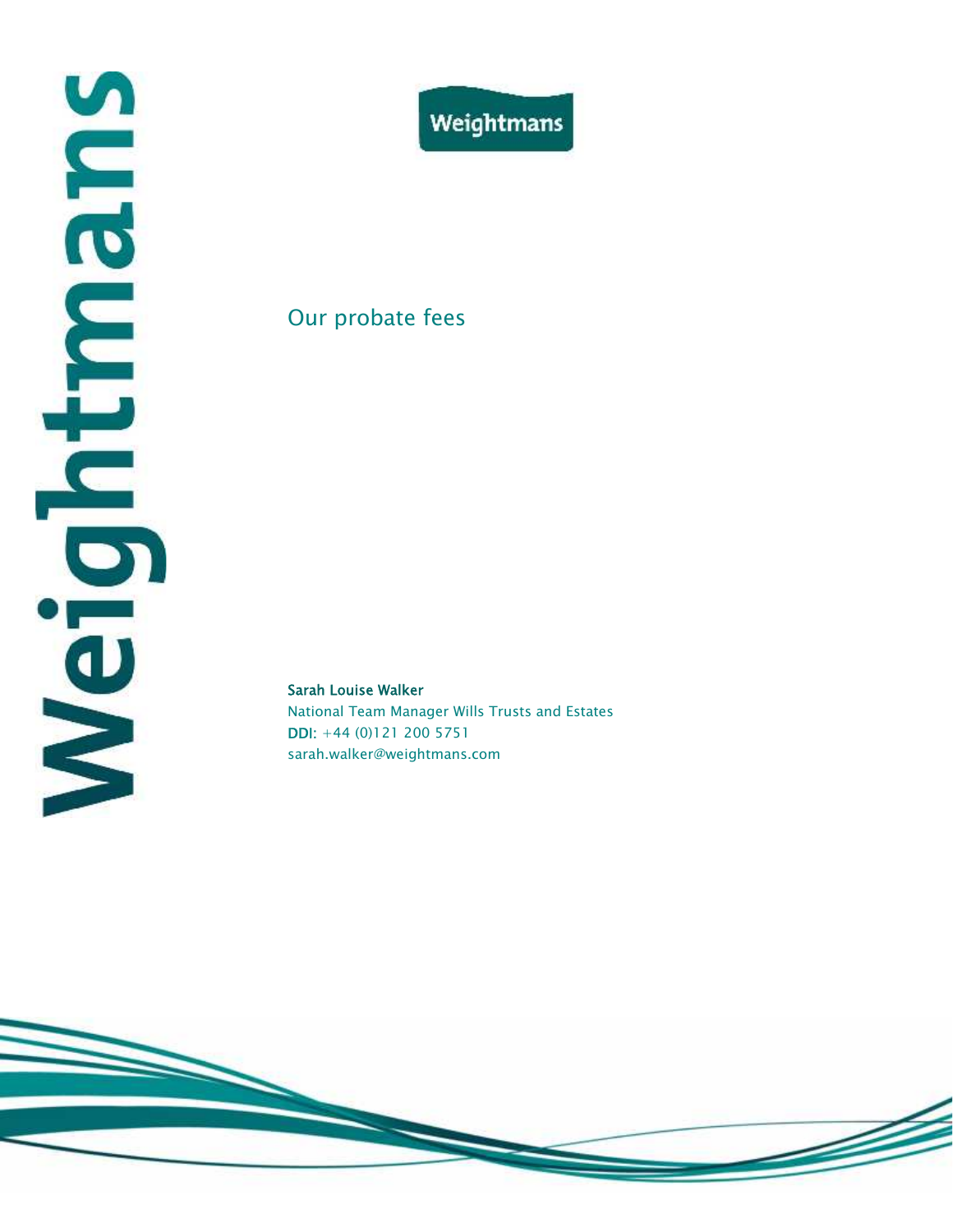## **Key Points**

- We charge for all of our estate administration services on time spent at the hourly rates of the team members involved.
- We do not charge fixed percentages of the estate.
- What this means is that we can tailor our services specifically to the service you require, and you only pay for the work which is actually carried out on your behalf.
- We use the same pricing model whether the executors are individuals or partners of this firm.

When an individual makes a Will, executors are appointed to administer their estate and ensure the estate passes to the beneficiaries of the Will. This is often an onerous process and many executors choose to use the services of professionals to assist them in meeting their obligations. Individuals often choose professionals to act as executors if they believe the task would be too much for their family to deal with. Below we have set out our guidance on how we charge for these services at Weightmans.

## **Our fees**

Our fees are calculated purely based on a time spent basis. Unlike some other firms who charge a fixed percentage which includes an 'uplifted amount' known as the value element, we charge on a time basis at the hourly rates agreed with you at the beginning of the matter. In other words, you only pay for the work which is actually done on your behalf or on behalf of the estate.

Our hourly rates for the members of the Wills, Trusts and Estates team who would carry out this work are as follows:

|                                                       | <b>Regions</b> | London |
|-------------------------------------------------------|----------------|--------|
| Partner                                               | £330           | £430   |
| Principal Associate                                   | £290           | £390   |
| Associate                                             | £260           | £360   |
| Solicitor under 5 years post qualification experience | £220           | £290   |
| <b>Trainee</b>                                        | £175           | £195   |
| Paralegal/Legal Executive                             | £175           | £185   |

Our rates are reviewed annually, and any changes notified to clients. In addition to the rates above, VAT is charged at the rate applicable, currently 20%.

In order to provide a cost and time efficient service, the majority of the routine work on estates is carried out by paralegals and junior solicitors and is supervised by more senior colleagues – either a Partner or Principal Associate. Most of our team members are fully qualified members of the Society of Trust and Estate Practitioners and/or Solicitors for the Elderly. This team approach to our estate administration work ensures you will always be able to contact someone about your matter.

Once you know who will be in the team allocated to your file, you will be able to find out more information about the team by visiting the WTE section on our website. We are a nationwide team, and our key contacts are: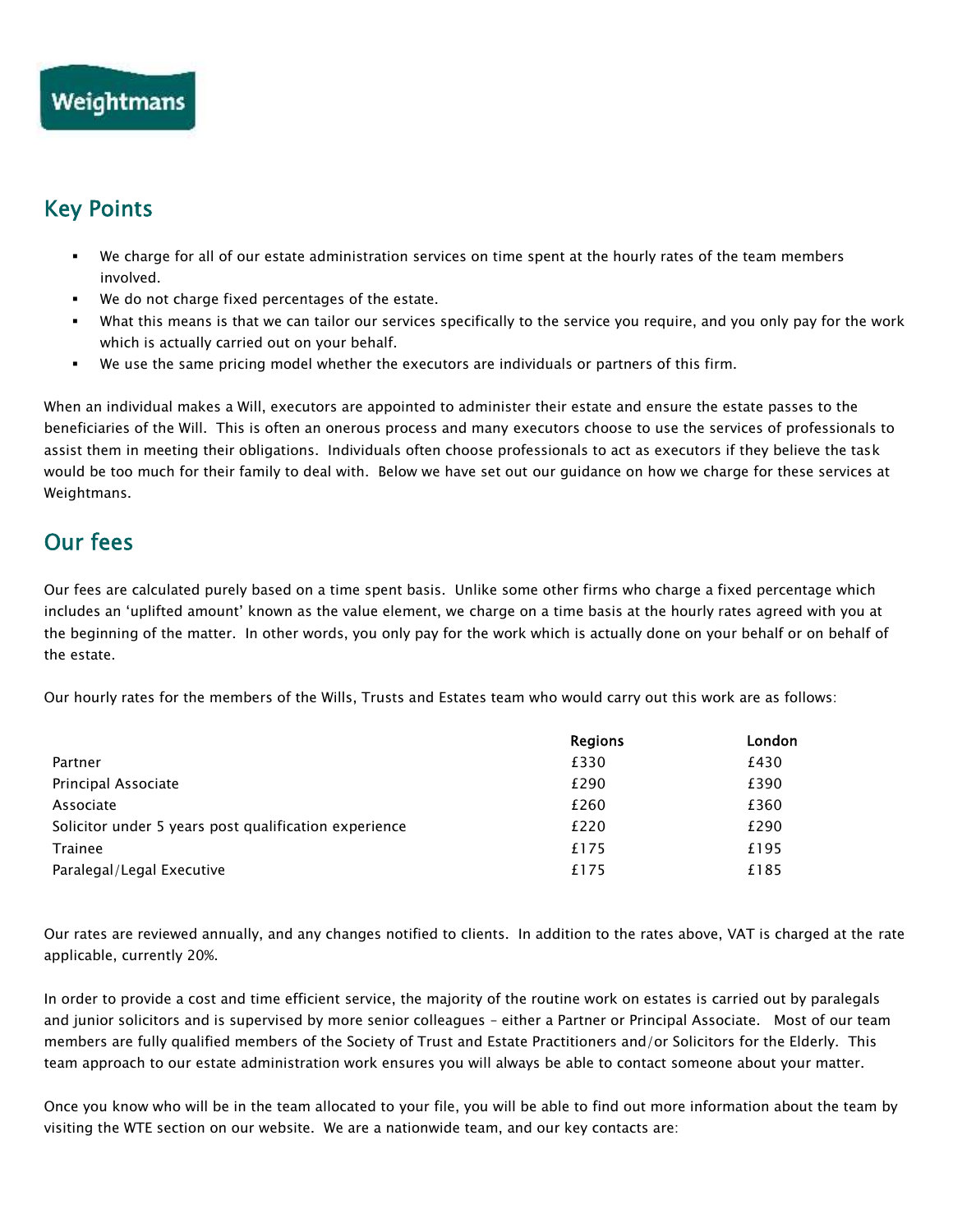# **Weightmans**

| Sally Cook          | Manchester/London | 0161 214 0597 | sally.cook@weightmans.com       |
|---------------------|-------------------|---------------|---------------------------------|
| Sarah Louise Walker | Birmingham/London | 0121 200 5751 | sarah.walker@weightmans.com     |
| John-Paul Dennis    | Liverpool         | 0151 243 9534 | john-paul.dennis@weightmans.com |
| Paul Colman         | Leeds             | 0113 213 4049 | paul.colman@weightmans.com      |

## **Key stages and scope of work covered**

The key stages of the work involved in administering an estate are as follows:

- Valuing the assets and liabilities in the estate;
- Completion of the relevant inheritance and income tax forms and payment of tax;
- Completion of the Probate Registry forms/required affidavits/statements of truth to apply for a Grant of Representation;
- Obtaining the Grant of Representation;
- Collecting in the assets of the estate;
- Settling any debts and liabilities of the estate;
- Preparation of estate accounts; and
- **Distribution of the assets.**

The average timescales involved are as follows:

| From initial instruction to receipt of the Grant of Representation: | 3-6 months |
|---------------------------------------------------------------------|------------|
| Collecting and distributing the assets:                             | 3-6 months |

Total timescale therefore is normally 6- 12 months for the whole process. There are a number of factors which affect both overall cost and timescale for the administration of the estate. Below are the most typical of these:

- Whether or not inheritance tax is payable;
- The nature and number of assets comprised in the estate;
- Whether all beneficiaries are easy to trace;
- If there is a property in the estate and if so how long it takes to obtain a sale of this property;
- Whether complicating factors arise (see below for more detail on these).

It is therefore difficult for us to give an accurate estimate of the costs involved and the timescale without an initial face to face or telephone meeting where we can take more detailed information from you. Unlike many of our competitors, Weightmans offer the first meeting on a no obligation basis. If you decide to instruct us, then the cost of that meeting is then factored into the overall cost estimate.

We are able to give some broad guidance on estate costs, where all of the deceased's assets are located entirely within the UK, and no disagreement has arisen, or will arise, between any potential recipients of assets of the estate. Please note the costs for the sale of a property are additional to the costs quoted below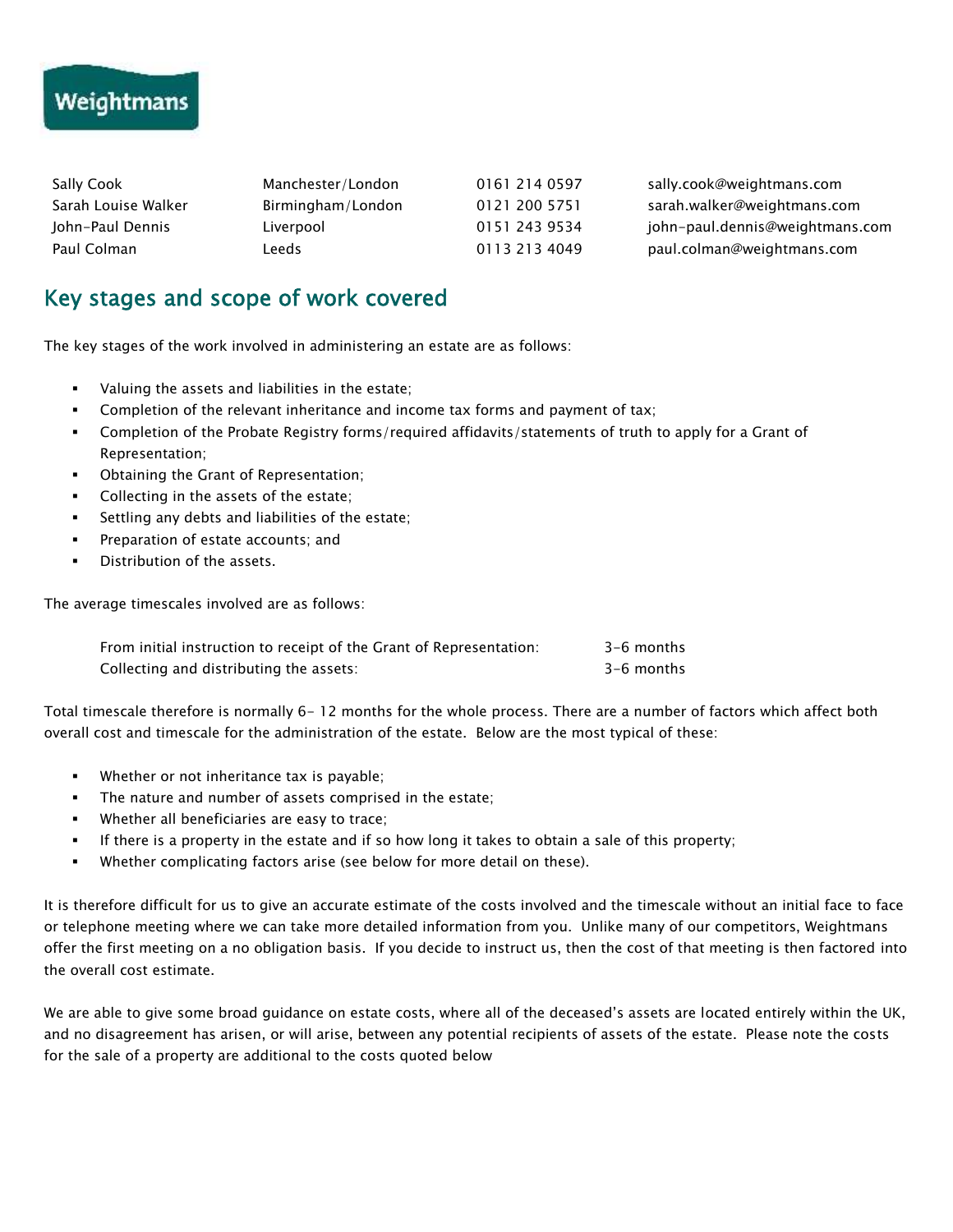| Very simple UK estate | Valid Will, fewer than 5 beneficiaries,  | £3,000 - £5,000 plus VAT and   |
|-----------------------|------------------------------------------|--------------------------------|
|                       | assets of less than £150,000 consisting  | disbursements                  |
|                       | of a residential property and less than  |                                |
|                       | 5 bank accounts                          |                                |
| Simple UK estate      | Over £150,000 - £1 million and no        | £5,000 - £15,000 plus VAT and  |
|                       | inheritance tax to pay, few              | disbursements                  |
|                       | beneficiaries, small number of UK        |                                |
|                       | assets including one residential         |                                |
|                       | property                                 |                                |
| Complex               | Inheritance tax liability, may contain   | £10,000 - £45,000 plus VAT and |
|                       | business assets with estate worth over   | disbursements                  |
|                       | £325,000, wide variety of assets and     |                                |
|                       | one or more properties, number of        |                                |
|                       | legacies, may require claims for reliefs |                                |
|                       | to be made and other reporting           |                                |
|                       | requirements                             |                                |
| Highly complex estate | As in complex estate but with foreign    | £15,000 - £75,000 plus VAT and |
|                       | assets or beneficiaries, or UK estate of | disbursements                  |
|                       | non-domiciled individual                 |                                |
|                       |                                          |                                |

# **Additional factors which will affect the fees involved**

There are a number of issues or additional pieces of work which can arise during or out of estate administration which will incur additional costs and mean the timescale for completion will be affected. If any of these points arise during the course of the matter, we will contact you and agree a costs estimate and give a likely timescale to deal with the issues:

- **Investigation into the estate by the Department of Work and Pensions. This is automatic where a deceased person has** been in receipt of Pension Credit or any means tested benefit prior to their death;
- **Missing beneficiaries;**
- Missing assets;
- **Problems with overseas assets;**
- Complex assets such as publishing or intellectual property rights;
- Disagreements between executors and/or beneficiaries;
- Claims brought against the estate;
- Claims pursued on behalf of the estate to recover assets;
- **Complex tax issues;**
- Variations or alterations to the terms of the Will, intestacy or any trusts arising under the Will;
- Establishment and administration of an ongoing Will trust;
- Additional tax planning advice for beneficiaries of the estate.